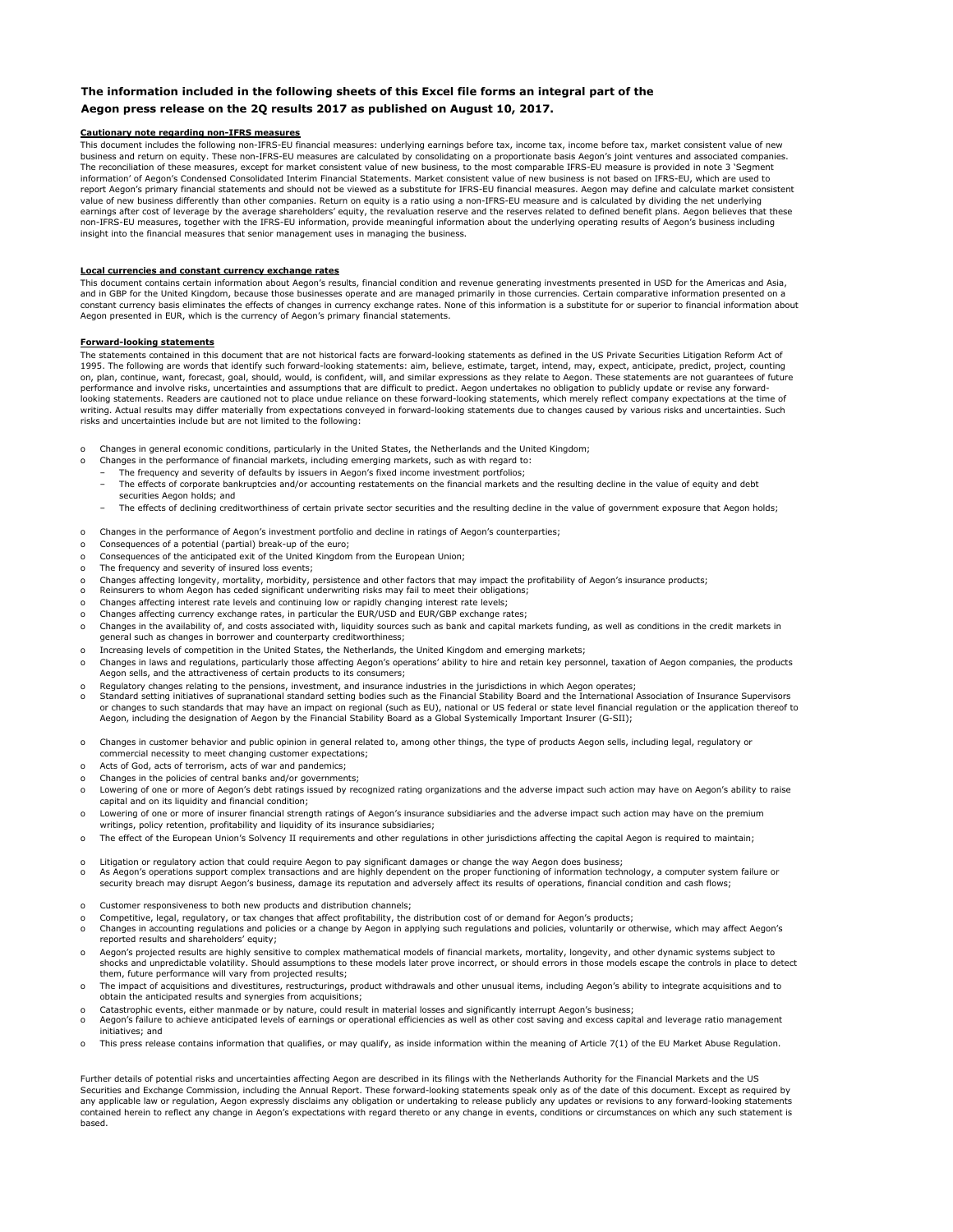| Key performance indicators              |                |          |          |      |         |               |                 |                 |      |
|-----------------------------------------|----------------|----------|----------|------|---------|---------------|-----------------|-----------------|------|
| EUR millions 12                         | <b>Notes</b>   | 20 20 17 | 20 20 16 | $\%$ | 1Q 2017 | $\frac{0}{0}$ | <b>YTD 2017</b> | <b>YTD 2016</b> | $\%$ |
| Underlying earnings before tax          |                | 535      | 435      | 23   | 488     | 10            | 1,022           | 897             | 14   |
| Net income / (loss)                     |                | 529      | (385)    | n.m. | 378     | 40            | 907             | (242)           | n.m. |
| Sales                                   | 2              | 3,937    | 2,765    | 42   | 3,942   | $\sim$        | 7,880           | 6,324           | 25   |
| Market consistent value of new business | 3              | 134      | 100      | 35   | 172     | (22)          | 306             | 232             | 32   |
| Return on equity                        | $\overline{4}$ | 8.4%     | 6.8%     | 23   | 7.2%    | 15            | 7.8%            | 7.1%            | 11   |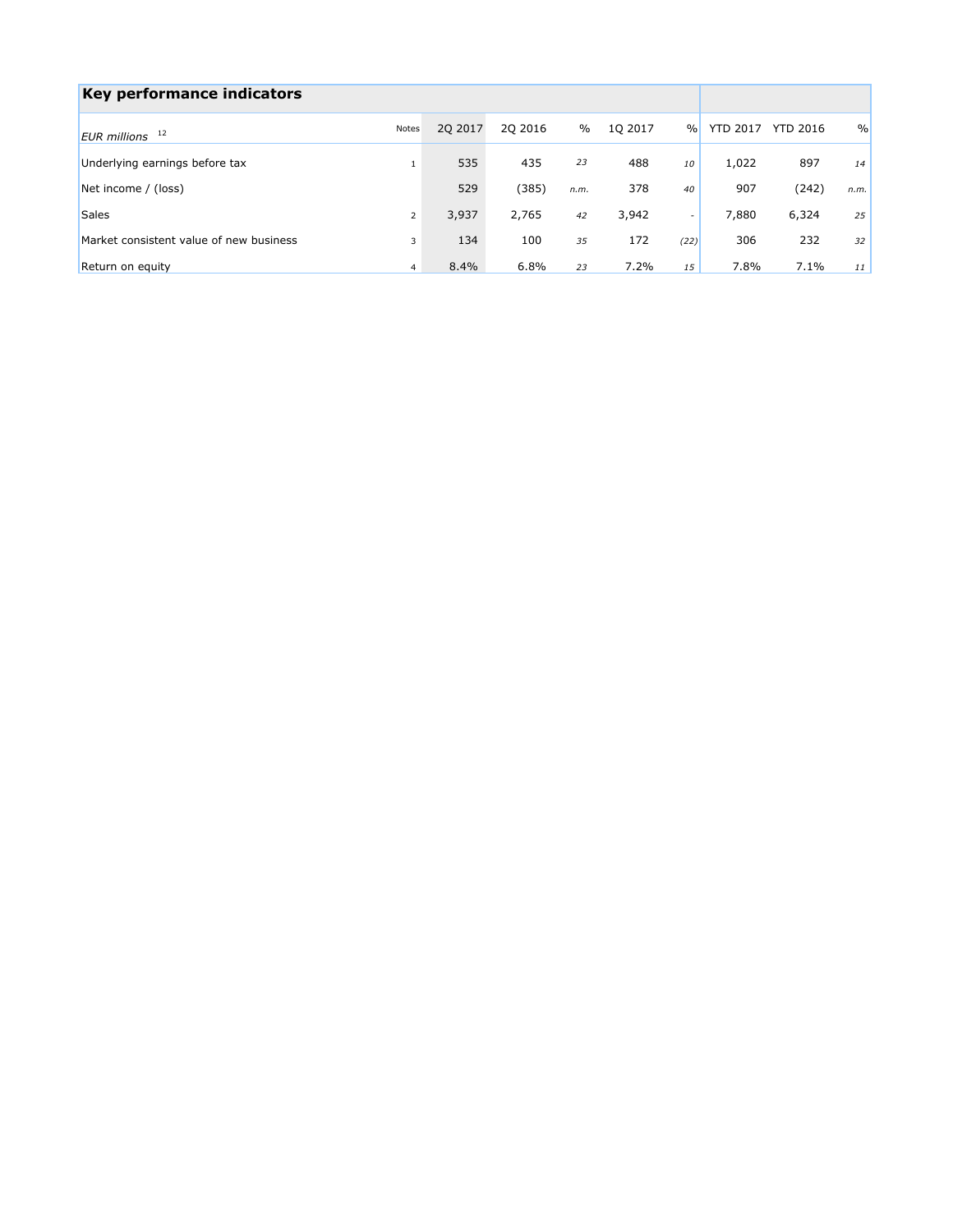| <b>Financial overview</b>                            |       |                |         |                          |          |               |                 |                 |                |
|------------------------------------------------------|-------|----------------|---------|--------------------------|----------|---------------|-----------------|-----------------|----------------|
| <b>EUR</b> millions                                  | Notes | 2Q 2017        | 2Q 2016 | $\frac{0}{0}$            | 1Q 2017  | $\frac{0}{0}$ | <b>YTD 2017</b> | <b>YTD 2016</b> | $\frac{0}{0}$  |
| Underlying earnings before tax                       |       |                |         |                          |          |               |                 |                 |                |
| Americas                                             |       | 341            | 270     | 26                       | 313      | 9             | 653             | 554             | 18             |
| Europe                                               |       | 195            | 160     | 21                       | 169      | 15            | 364             | 330             | 10             |
| Asia                                                 |       | 11             | 1       | n.m.                     | 12       | (11)          | 23              | 1               | n.m.           |
| <b>Asset Management</b>                              |       | 32             | 37      | (14)                     | 37       | (14)          | 69              | 82              | (16)           |
| Holding and other                                    |       | (43)           | (33)    | (31)                     | (44)     |               | (87)            | (69)            | (25)           |
| Underlying earnings before tax                       |       | 535            | 435     | 23                       | 488      | 10            | 1,022           | 897             | 14             |
| Fair value items                                     |       | (191)          | (358)   | 47                       | (53)     | n.m.          | (244)           | (716)           | 66             |
| Realized gains / (losses) on investments             |       | 111            | 229     | (52)                     | 76       | 46            | 187             | 283             | (34)           |
| Net impairments                                      |       | $\overline{2}$ | (23)    | n.m.                     | (11)     | n.m.          | (9)             | (59)            | 85             |
| Other income / (charges)                             |       | 291            | (656)   | n.m.                     | 6        | n.m.          | 297             | (662)           | n.m.           |
| Run-off businesses                                   |       | 10             | 18      | (45)                     | 31       | (68)          | 41              | 47              | (12)           |
| Income before tax                                    |       | 757            | (355)   | n.m.                     | 536      | 41            | 1,294           | (210)           | n.m.           |
| Income tax                                           |       | (228)          | (30)    | n.m.                     | (159)    | (44)          | (387)           | (32)            | n.m.           |
| Net income / (loss)                                  |       | 529            | (385)   | n.m.                     | 378      | 40            | 907             | (242)           | n.m.           |
| Net underlying earnings                              |       | 390            | 312     | 25                       | 350      | 11            | 739             | 663             | 11             |
| Commissions and expenses                             |       | 1,648          | 1,589   | $\overline{4}$           | 1,666    | (1)           | 3,314           | 3,333           | (1)            |
| of which operating expenses                          | 9     | 1,001          | 926     | 8                        | 983      | 2             | 1,984           | 1,886           | 5              |
| <b>Gross deposits (on and off balance)</b>           | 10    |                |         |                          |          |               |                 |                 |                |
| Americas                                             |       | 9,288          | 9,265   | $\overline{\phantom{a}}$ | 12,835   | (28)          | 22,123          | 22,737          | (3)            |
| Europe                                               |       | 12,007         | 3,088   | n.m.                     | 10,054   | 19            | 22,061          | 6,529           | n.m.           |
| Asia                                                 |       | 48             | 94      | (49)                     | 73       | (34)          | 121             | 167             | (27)           |
| <b>Asset Management</b>                              |       | 13,492         | 10,506  | 28                       | 11,006   | 23            | 24,498          | 23,598          | $\overline{4}$ |
| <b>Total gross deposits</b>                          |       | 34,835         | 22,953  | 52                       | 33,969   | 3             | 68,804          | 53,031          | 30             |
| Net deposits (on and off balance)                    | 10    |                |         |                          |          |               |                 |                 |                |
| Americas                                             |       | (2,052)        | (56)    | n.m.                     | (406)    | n.m.          | (2, 458)        | 4,769           | n.m.           |
| Europe                                               |       | 1,901          | 159     | n.m.                     | 774      | 146           | 2,675           | 890             | n.m.           |
| Asia                                                 |       | 31             | 80      | (62)                     | 55       | (43)          | 85              | 139             | (39)           |
| Asset Management                                     |       | 2,491          | 1,046   | 138                      | (6, 260) | n.m.          | (3,769)         | 3,286           | n.m.           |
| Total net deposits excluding run-off businesses      |       | 2,372          | 1,229   | 93                       | (5, 837) | n.m.          | (3, 466)        | 9,084           | n.m.           |
| Run-off businesses                                   |       | (75)           | (103)   | 28                       | (166)    | 55            | (240)           | (343)           | 30             |
| Total net deposits / (outflows)                      |       | 2,297          | 1,125   | 104                      | (6,003)  | n.m.          | (3,706)         | 8,740           | n.m.           |
| <b>New life sales</b>                                |       |                |         |                          |          |               |                 |                 |                |
| Life single premiums                                 |       | 379            | 489     | (22)                     | 495      | (23)          | 875             | 1,099           | (20)           |
| Life recurring premiums annualized                   |       | 186            | 195     | (5)                      | 196      | (5)           | 382             | 400             | (4)            |
| Total recurring plus 1/10 single                     |       | 224            | 244     | (8)                      | 246      | (9)           | 469             | 510             | (8)            |
| <b>New life sales</b>                                | 10    |                |         |                          |          |               |                 |                 |                |
| Americas                                             |       | 125            | 138     | (10)                     | 127      | (2)           | 251             | 282             | (11)           |
| Europe                                               |       | 65             | 75      | (13)                     | 67       | (3)           | 132             | 160             | (17)           |
| Asia                                                 |       | 34             | 31      | 9                        | 52       | (35)          | 86              | 68              | 26             |
| Total recurring plus 1/10 single                     |       | 224            | 244     | (8)                      | 246      | (9)           | 469             | 510             | (8)            |
| New premium production accident and health insurance |       | 200            | 199     | $\mathbf{1}$             | 273      | (27)          | 473             | 460             | 3              |
| New premium production general insurance             |       | 30             | 27      | 12                       | 27       | 13            | 57              | 51              | 11             |

| <b>Revenue-generating investments</b> |          |      |          |      |  |  |  |  |  |  |
|---------------------------------------|----------|------|----------|------|--|--|--|--|--|--|
| Jun. 30,                              | Mar. 31, |      | Dec. 31, |      |  |  |  |  |  |  |
| 2017                                  | 2017     | $\%$ | 2016     | $\%$ |  |  |  |  |  |  |
| 816,915                               | 847,234  | (4)  | 743,200  | 10   |  |  |  |  |  |  |
| 140,544                               | 155,847  | (10) | 156,813  | (10) |  |  |  |  |  |  |
| 198,278                               | 206,294  | (4)  | 203,610  | (3)  |  |  |  |  |  |  |
| 478,093                               | 485,094  | (1)  | 382,776  | 25   |  |  |  |  |  |  |
|                                       |          |      |          |      |  |  |  |  |  |  |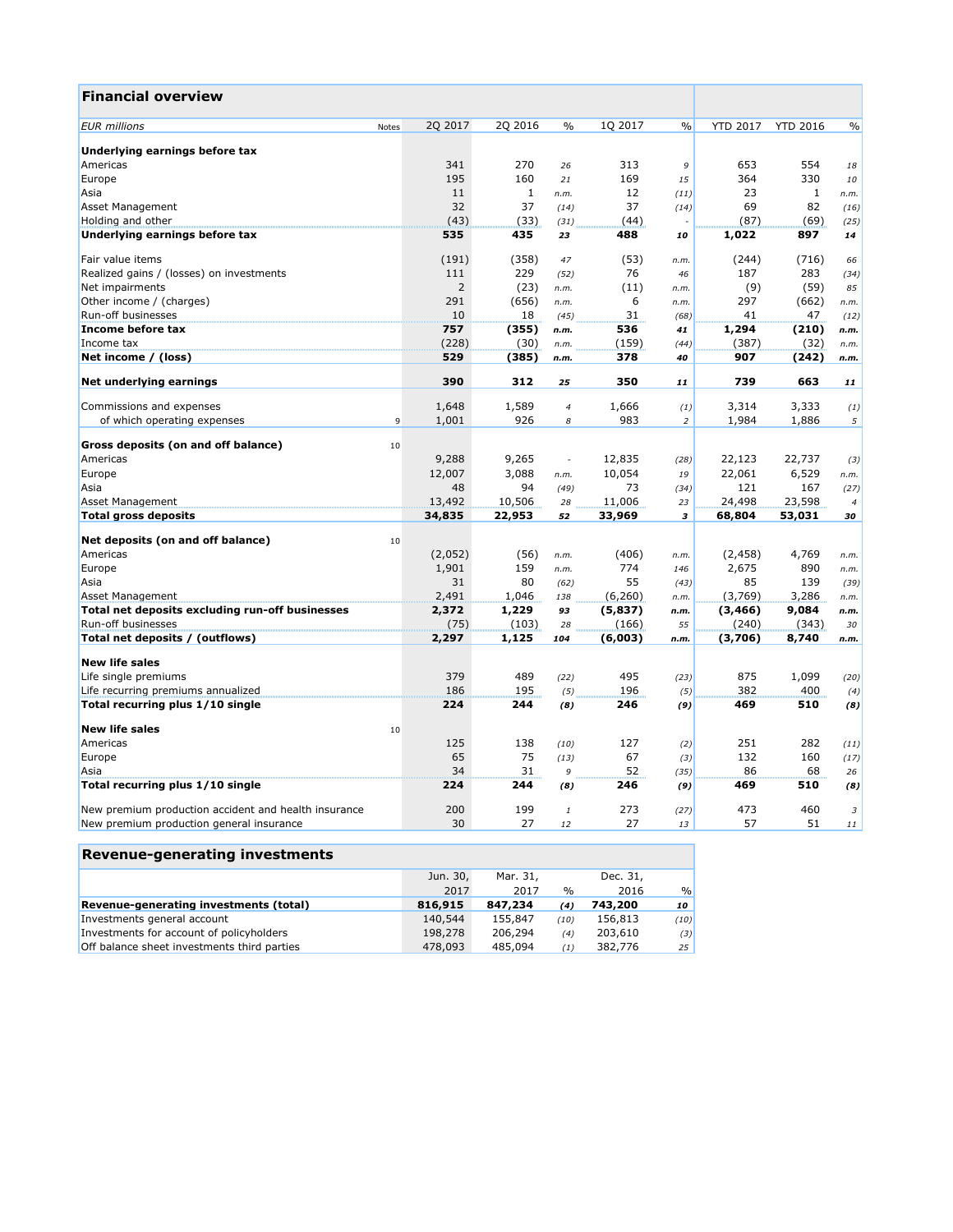# **Financial overview, 2Q 2017 geographically**

|                                                    |          |        |                          |            | Holding,                 |       |
|----------------------------------------------------|----------|--------|--------------------------|------------|--------------------------|-------|
|                                                    |          |        |                          |            | other                    |       |
|                                                    |          |        |                          | Asset      | activities &             |       |
| <b>EUR</b> millions                                | Americas | Europe | Asia                     | Management | eliminations             | Total |
| Underlying earnings before tax by line of business |          |        |                          |            |                          |       |
| Life                                               | 105      | 104    | 15                       |            | -                        | 224   |
| Individual savings and retirement products         | 142      |        | (3)                      |            | $\overline{\phantom{0}}$ | 139   |
| Pensions                                           | 93       | 63     |                          |            | $\overline{\phantom{0}}$ | 156   |
| Non-life                                           |          | 23     |                          |            |                          | 23    |
| <b>Asset Management</b>                            |          |        | $\overline{\phantom{a}}$ | 32         |                          | 32    |
| Other                                              |          | 4      | (1)                      |            | (43)                     | (40)  |
| Underlying earnings before tax                     | 341      | 195    | 11                       | 32         | (43)                     | 535   |
| Fair value items                                   | (33)     | (165)  | (1)                      |            | 8                        | (191) |
| Realized gains / (losses) on investments           | 19       | 89     | $\overline{2}$           |            | $\overline{\phantom{a}}$ | 111   |
| Net impairments                                    | 5        | (3)    |                          |            | -                        |       |
| Other income / (charges)                           | 228      | 64     |                          | (1)        | $\overline{\phantom{a}}$ | 291   |
| Run-off businesses                                 | 10       |        |                          |            |                          | 10    |
| Income before tax                                  | 570      | 180    | 12                       | 32         | (36)                     | 757   |
| Income tax                                         | (171)    | (45)   | (13)                     | (10)       | 9                        | (228) |
| Net income / (loss)                                | 399      | 135    | (1)                      | 22         | (26)                     | 529   |
| Net underlying earnings                            | 250      | 152    | (2)                      | 22         | (32)                     | 390   |

| <b>Employee numbers</b>                                              |                  |                  |                  |
|----------------------------------------------------------------------|------------------|------------------|------------------|
|                                                                      | Jun. 30,<br>2017 | Mar. 31,<br>2017 | Dec. 31,<br>2016 |
| <b>Employees</b>                                                     | 29,657           | 29,544           | 29,380           |
| of which Aegon's share of employees in joint ventures and associates | 6,146            | 5,898            | 5.944            |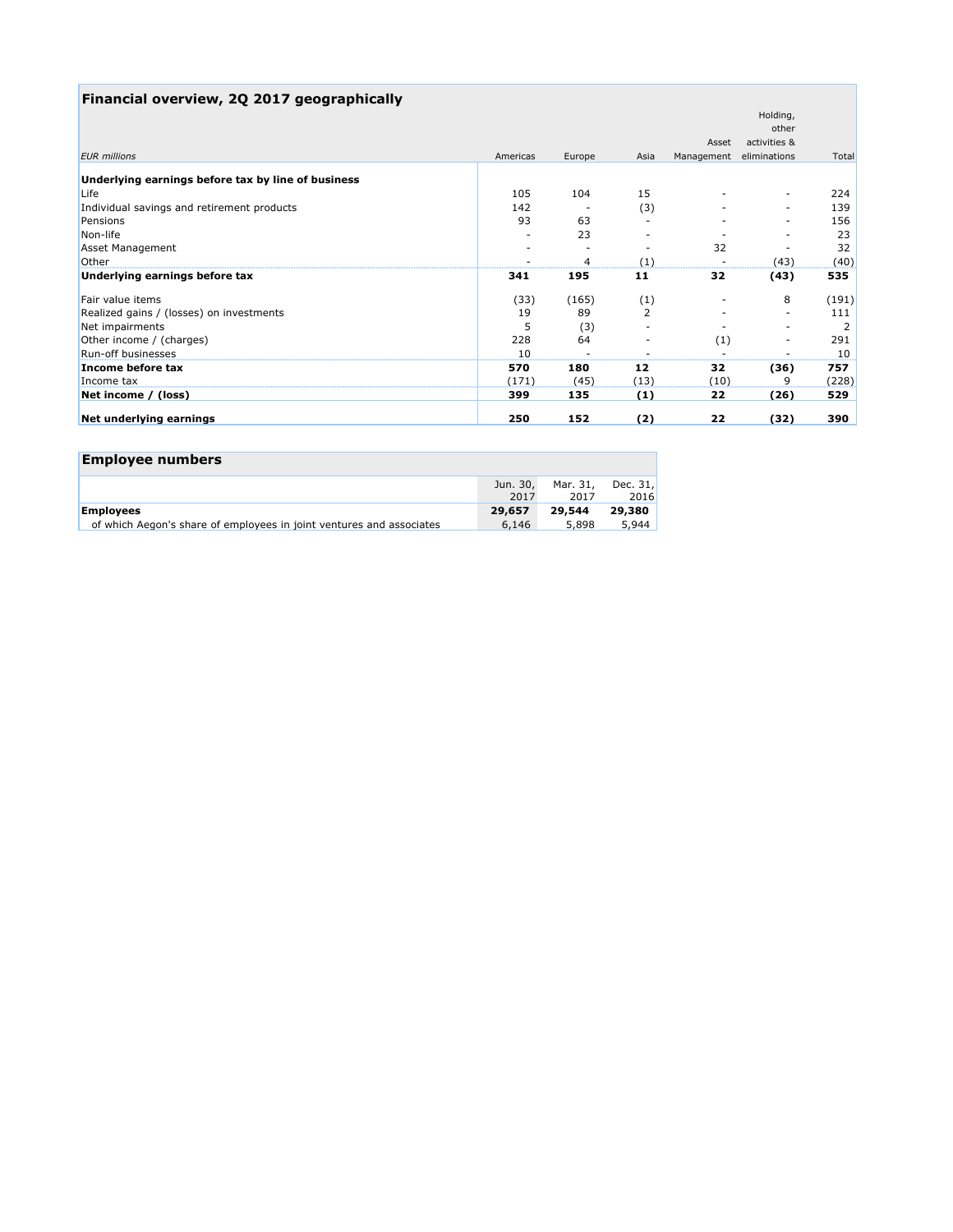| <b>Americas</b>                                               |                  |                          |                  |                          |                         |                  |                          |               |
|---------------------------------------------------------------|------------------|--------------------------|------------------|--------------------------|-------------------------|------------------|--------------------------|---------------|
| <b>USD</b> millions<br><b>Notes</b>                           | 2Q 2017          | 2Q 2016                  | $\%$             | 1Q 2017                  | $\frac{0}{0}$           | <b>YTD 2017</b>  | <b>YTD 2016</b>          | $\frac{0}{0}$ |
| Underlying earnings before tax by line of business            |                  |                          |                  |                          |                         |                  |                          |               |
| Life                                                          | 46               | 39                       | 20               | 36                       | 30                      | 82               | 86                       | (5)           |
| Accident & Health                                             | 65               | 20                       | n.m.             | 58                       | 13                      | 123              | 64                       | 94            |
| <b>Retirement Plans</b>                                       | 79               | 69                       | 14               | 71                       | 10                      | 150              | 123                      | 21            |
| <b>Mutual Funds</b>                                           | 12               | 12                       | $\overline{4}$   | 10                       | 20                      | 22               | 22                       | 2             |
| Variable Annuities                                            | 102              | 97                       | 5                | 86                       | 18                      | 189              | 178                      | 6             |
| <b>Fixed Annuities</b>                                        | 44               | 45                       | (4)              | 49                       | (11)                    | 92               | 97                       | (5)           |
| <b>Stable Value Solutions</b>                                 | 24               | 24                       | $\mathbf{1}$     | 23                       | $\overline{2}$          | 47               | 48                       | (1)           |
| Latin America                                                 | 2                | $\overline{\phantom{a}}$ | n.m.             | $\overline{\phantom{a}}$ | n.m.                    | 2                | $\overline{\phantom{a}}$ | n.m.          |
| Underlying earnings before tax                                | 374              | 305                      | 23               | 333                      | 12                      | 707              | 618                      | 14            |
| Fair value items                                              | (36)             | (122)                    | 71               | (21)                     | (69)                    | (57)             | (365)                    | 84            |
| Realized gains / (losses) on investments                      | 21               | 5                        | n.m.             | 11                       | 88                      | 32               | 41                       | (23)          |
| Net impairments                                               | 5                | (17)                     | n.m.             | (4)                      | n.m.                    | 1                | (53)                     | n.m.          |
| Other income / (charges)                                      | 247              | 45                       | n.m.             | (3)                      | n.m.                    | 244              | 39                       | n.m.          |
| Run-off businesses                                            | 11               | 21                       | (45)             | 33                       | (66)                    | 44               | 52                       | (15)          |
| Income before tax                                             | 622              | 236                      | 163              | 349                      | 78                      | 971              | 333                      | 192           |
| Income tax                                                    | (186)            | (44)                     | n.m.             | (92)                     | (103)                   | (278)            | (36)                     | n.m.          |
| Net income / (loss)                                           | 436              | 192                      | 127              | 257                      | 70                      | 693              | 296                      | 134           |
| Net underlying earnings                                       | 274              | 223                      | 23               | 246                      | 11                      | 520              | 456                      | 14            |
|                                                               |                  |                          |                  |                          |                         |                  |                          |               |
| Commissions and expenses                                      | 1,067            | 1,060                    | 1                | 1,058                    | 1                       | 2,126            | 2,236                    | (5)           |
| of which operating expenses                                   | 466              | 450                      | $\boldsymbol{4}$ | 448                      | $\overline{4}$          | 913              | 929                      | (2)           |
| Gross deposits (on and off balance) by line of business<br>10 |                  |                          |                  |                          |                         |                  |                          |               |
| Life                                                          | 2                | $\overline{2}$           | (30)             | 2                        | (15)                    | 3                | 5                        | (28)          |
| <b>Retirement Plans</b>                                       | 7,835            | 8,073                    | (3)              | 11,371                   | (31)                    | 19,206           | 19,867                   | (3)           |
| <b>Mutual Funds</b>                                           | 1,495            | 1,246                    | 20               | 1,323                    | 13                      | 2,818            | 3,019                    | (7)           |
| Variable Annuities                                            | 846              | 1,139                    | (26)             | 877                      | (4)                     | 1,723            | 2,351                    | (27)          |
| <b>Fixed Annuities</b>                                        | 83               | 61                       | 34               | 90                       | (8)                     | 172              | 128                      | 34            |
| Latin America                                                 | 16               | 2                        | n.m.             | 3                        | n.m.                    | 19               | 4                        | n.m.          |
| Total gross deposits                                          | 10,276           | 10,524                   | (2)              | 13,666                   | (25)                    | 23,942           | 25,374                   | (6)           |
| Net deposits (on and off balance) by line of business<br>10   |                  |                          |                  |                          |                         |                  |                          |               |
| Life                                                          | (8)              | (11)                     | 23               | (8)                      | (11)                    | (16)             | (19)                     | 15            |
| <b>Retirement Plans</b>                                       | (1, 596)         | 181                      | n.m.             | 627                      | n.m.                    | (969)            | 5,430                    | n.m.          |
| <b>Mutual Funds</b>                                           | 186              | 103                      | 80               | (274)                    | n.m.                    | (88)             | 369                      | n.m.          |
| Variable Annuities                                            | (508)            | 58                       | n.m.             | (459)                    | (11)                    | (968)            | 223                      | n.m.          |
| <b>Fixed Annuities</b>                                        | (310)            | (328)                    | 6                | (319)                    | 3                       | (629)            | (683)                    | 8             |
| Latin America                                                 | 9                | $\overline{\phantom{a}}$ | n.m.             | $\mathbf{1}$             | n.m.                    | 10               | 1                        | n.m.          |
| Total net deposits excluding run-off businesses               | (2, 227)         | 3                        | n.m.             | (432)                    | n.m.                    | (2,660)          | 5,322                    | n.m.          |
| Run-off businesses<br>Total net deposits / (outflows)         | (84)<br>(2, 311) | (119)<br>(115)           | 29<br>n.m.       | (176)<br>(609)           | 52<br>n.m.              | (260)<br>(2,920) | (383)<br>4,939           | 32<br>n.m.    |
|                                                               |                  |                          |                  |                          |                         |                  |                          |               |
| <b>New life sales</b><br>10<br>Life single premiums           | 23               | 31                       |                  | 26                       |                         | 50               | 61                       | (19)          |
| Life recurring premiums annualized                            | 135              | 153                      | (25)<br>(12)     | 132                      | (12)<br>$\overline{2}$  | 267              | 308                      |               |
| Total recurring plus 1/10 single                              | 137              | 156                      | (12)             | 135                      | $\overline{\mathbf{z}}$ | 272              | 315                      | (13)<br>(14)  |
|                                                               |                  |                          |                  |                          |                         |                  |                          |               |
| Life                                                          | 126              | 144                      | (13)             | 122                      | 3                       | 248              | 294                      | (16)          |
| Latin America                                                 | 11               | 12                       | (6)              | 12                       | (11)                    | 23               | 21                       | 14            |
| Total recurring plus 1/10 single                              | 137              | 156                      | (12)             | 135                      | $\overline{2}$          | 272              | 315                      | (14)          |
| New premium production accident and health insurance          | 212              | 211                      |                  | 267                      | (21)                    | 479              | 482                      | (1)           |
| <b>Revenue-generating investments</b>                         |                  |                          |                  |                          |                         |                  |                          |               |

|                                               | Jun. 30, | Mar. 31, |      | Dec. 31, |                |
|-----------------------------------------------|----------|----------|------|----------|----------------|
|                                               | 2017     | 2017     | $\%$ | 2016     | $\%$           |
| <b>Revenue-generating investments (total)</b> | 474,172  | 477,965  | (1)  | 464,595  | $\overline{2}$ |
| Investments general account                   | 89,120   | 98.971   | (10) | 98,145   | (9)            |
| Investments for account of policyholders      | 118,864  | 117,032  |      | 113,223  | 5              |
| Off balance sheet investments third parties   | 266,188  | 261,962  |      | 253,227  | 5              |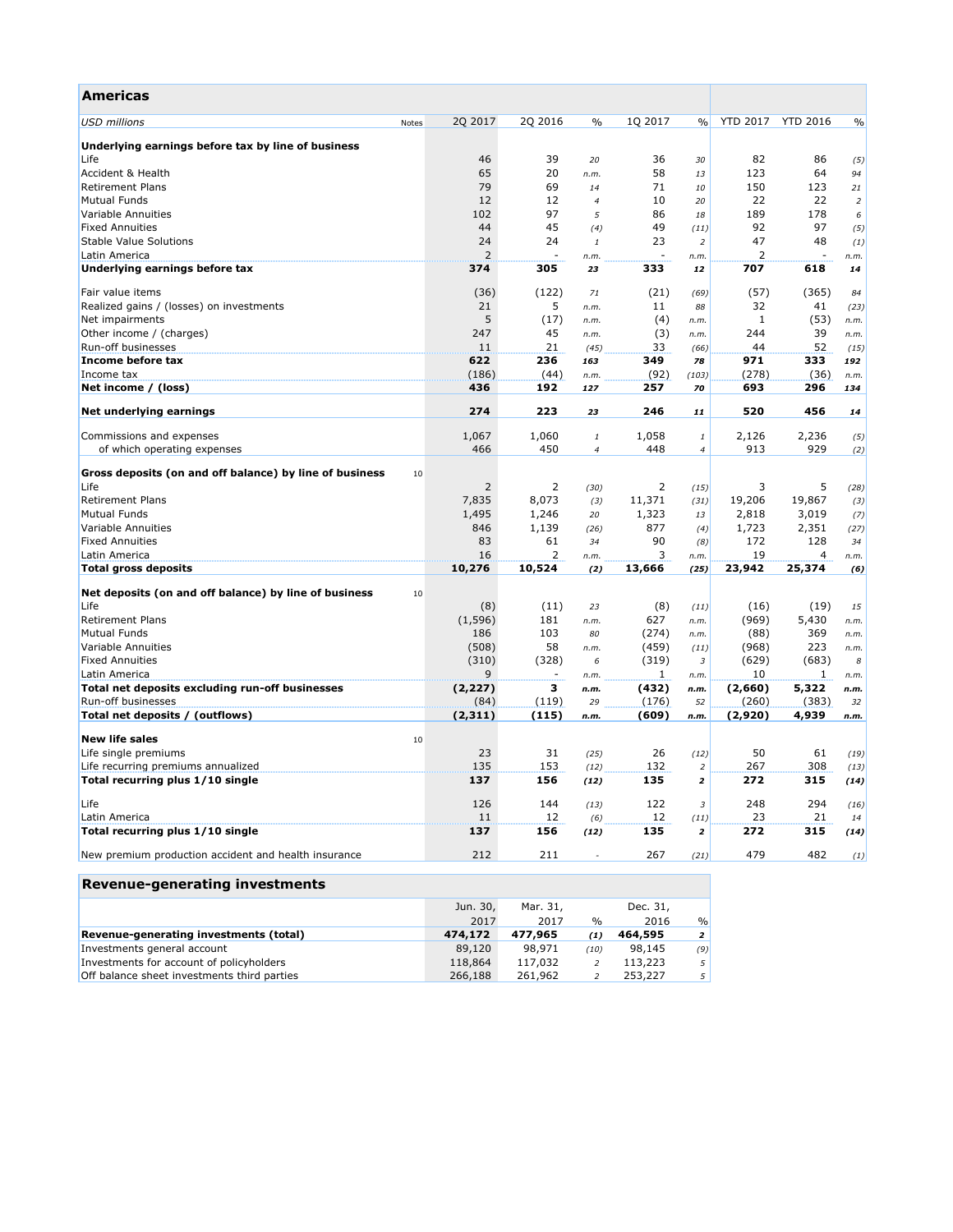| <b>Europe</b>                                        |              |                |                          |                |         |                |                 |                 |                |
|------------------------------------------------------|--------------|----------------|--------------------------|----------------|---------|----------------|-----------------|-----------------|----------------|
| <b>EUR</b> millions                                  | <b>Notes</b> | 2Q 2017        | 2Q 2016                  | $\%$           | 1Q 2017 | $\frac{0}{0}$  | <b>YTD 2017</b> | <b>YTD 2016</b> | $\frac{0}{0}$  |
| Underlying earnings before tax                       |              |                |                          |                |         |                |                 |                 |                |
| The Netherlands                                      |              | 136            | 138                      | (2)            | 118     | 16             | 254             | 267             | (5)            |
| United Kingdom                                       |              | 35             | 7                        | n.m.           | 33      | $\overline{4}$ | 68              | 30              | 124            |
| Central & Eastern Europe                             |              | 19             | 14                       | 32             | 17      | 9              | 36              | 29              | 26             |
| Spain & Portugal                                     |              | 5              | $\overline{\phantom{a}}$ | n.m.           | 1       | n.m.           | 6               | 3               | 68             |
| Underlying earnings before tax                       |              | 195            | 160                      | 21             | 169     | 15             | 364             | 330             | 10             |
| Fair value items                                     |              | (165)          | (190)                    | 13             | (56)    | (196)          | (221)           | (261)           | 16             |
| Realized gains / (losses) on investments             |              | 89             | 223                      | (60)           | 67      | 34             | 156             | 240             | (35)           |
| Net impairments                                      |              | (3)            | (4)                      | 41             | (5)     | 47             | (8)             | (4)             | (96)           |
| Other income / (charges)                             | 5            | 64             | (701)                    | n.m.           | 8       | n.m.           | 72              | (700)           | n.m.           |
| Income before tax                                    |              | 180            | (512)                    | n.m.           | 183     | (2)            | 363             | (395)           | n.m.           |
| Income tax                                           |              | (45)           | 6                        | n.m.           | (53)    | 15             | (98)            | (12)            | n.m.           |
| Net income / (loss)                                  |              | 135            | (506)                    | n.m.           | 131     | 3              | 265             | (407)           | n.m.           |
| <b>Net underlying earnings</b>                       |              | 152            | 117                      | 30             | 127     | 20             | 279             | 255             | 9              |
| Commissions and expenses                             |              | 545            | 522                      | 4              | 539     | 1              | 1,084           | 1,067           | $\overline{a}$ |
| of which operating expenses                          |              | 412            | 369                      | 12             | 395     | 4              | 807             | 729             | 11             |
|                                                      |              |                |                          |                |         |                |                 |                 |                |
| <b>Gross deposits (on and off balance)</b>           | 10           |                |                          |                |         |                |                 |                 |                |
| The Netherlands                                      |              | 1,877          | 1,511                    | 24             | 2,022   | (7)            | 3,899           | 3,367           | 16             |
| United Kingdom                                       |              | 10,042         | 1,506                    | n.m.           | 7,957   | 26             | 17,999          | 3,025           | n.m.           |
| Central & Eastern Europe                             |              | 81             | 64                       | 25             | 69      | 17             | 150             | 126             | 19             |
| Spain & Portugal                                     |              | $\overline{7}$ | 6                        | 13             | 7       | (2)            | 13              | 11              | 15             |
| <b>Total gross deposits</b>                          |              | 12,007         | 3,088                    | n.m.           | 10,054  | 19             | 22,061          | 6,529           | n.m.           |
|                                                      |              |                |                          |                |         |                |                 |                 |                |
| Net deposits (on and off balance)                    | 10           |                |                          |                |         |                |                 |                 |                |
| The Netherlands                                      |              | 353            | 445                      | (21)           | 411     | (14)           | 764             | 1,227           | (38)           |
| United Kingdom                                       |              | 1,492          | (328)                    | n.m.           | 313     | n.m.           | 1,805           | (421)           | n.m.           |
| Central & Eastern Europe                             |              | 53             | 39                       | 37             | 46      | 15             | 99              | 79              | 26             |
| Spain & Portugal                                     |              | 4              | 3                        | 19             | 4       | (1)            | 8               | 5               | 46             |
| Total net deposits / (outflows)                      |              | 1,901          | 159                      | n.m.           | 774     | 146            | 2,675           | 890             | n.m.           |
| <b>New life sales</b>                                | 6, 10        |                |                          |                |         |                |                 |                 |                |
| Life single premiums                                 |              | 198            | 256                      | (23)           | 230     | (14)           | 428             | 609             | (30)           |
| Life recurring premiums annualized                   |              | 45             | 49                       | (8)            | 44      | 3              | 89              | 99              | (10)           |
| Total recurring plus 1/10 single                     |              | 65             | 75                       | (13)           | 67      | (3)            | 132             | 160             | (17)           |
| Life                                                 |              | 50             | 59                       | (15)           | 50      |                | 100             | 117             | (15)           |
| Pensions                                             |              | 15             | 16                       | (7)            | 17      | (10)           | 32              | 42              | (25)           |
| Total recurring plus 1/10 single                     |              | 65             | 75                       | (13)           | 67      | (3)            | 132             | 160             | (17)           |
| The Netherlands                                      |              | 21             | 23                       | (10)           | 28      | (25)           | 49              | 62              | (21)           |
| <b>United Kingdom</b>                                |              | 9              | 20                       | (54)           | 8       | 11             | 17              | 38              | (54)           |
| Central & Eastern Europe                             |              | 21             | 21                       | $\overline{a}$ | 20      | 10             | 41              | 40              | 3 <sup>1</sup> |
| Spain & Portugal                                     |              | 13             | 11                       | 27             | 11      | 20             | 25              | 20              | 21             |
| Total recurring plus 1/10 single                     |              | 65             | 75                       | (13)           | 67      | (3)            | 132             | 160             | (17)           |
|                                                      |              |                |                          |                |         |                |                 |                 |                |
| New premium production accident and health insurance |              | 6              | 9                        | (37)           | 17      | (68)           | 23              | 19              | 23             |
| New premium production general insurance             |              | 30             | 27                       | 12             | 27      | 13             | 57              | 51              | 11             |
| aanavatina invaatmanta                               |              |                |                          |                |         |                |                 |                 |                |

| Revenue-generating investments              |          |          |               |          |      |
|---------------------------------------------|----------|----------|---------------|----------|------|
|                                             | Jun. 30, | Mar. 31, |               | Dec. 31, |      |
|                                             | 2017     | 2017     | $\frac{0}{0}$ | 2016     | $\%$ |
| Revenue-generating investments (total)      | 264,636  | 267,308  | (1)           | 164,487  | 61   |
| Investments general account                 | 57,079   | 57,857   | (1)           | 58,264   | (2)  |
| Investments for account of policyholders    | 94,071   | 96,883   | (3)           | 96,276   | (2)  |
| Off balance sheet investments third parties | 113,485  | 112,568  |               | 9,946    | n.m. |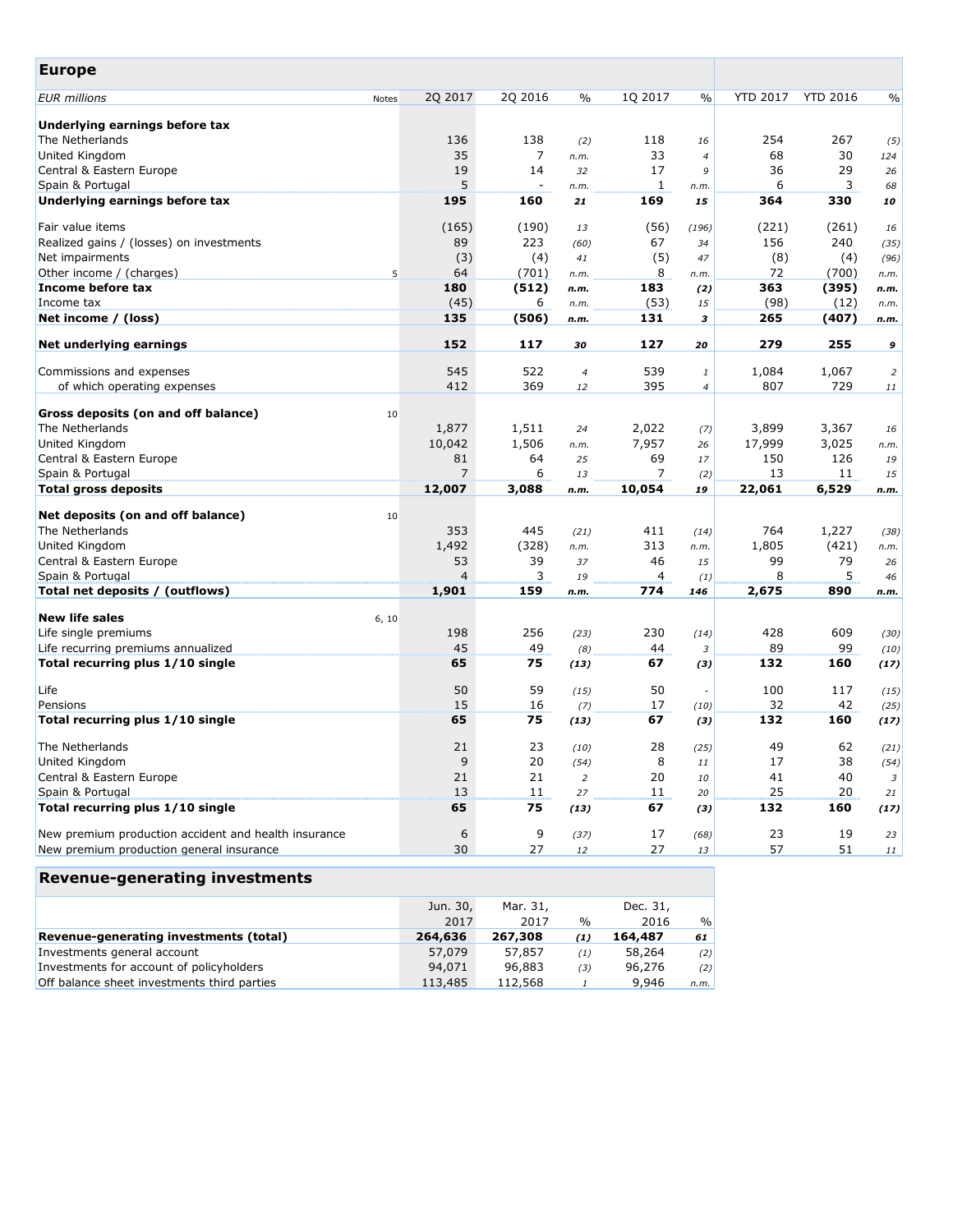| Europe Segments, 2Q 2017 geographically                              |    |             |         | Central & |          |        |
|----------------------------------------------------------------------|----|-------------|---------|-----------|----------|--------|
|                                                                      |    | The         | United  | Eastern   | Spain &  |        |
| <b>EUR</b> millions                                                  |    | Netherlands | Kingdom | Europe    | Portugal | Europe |
| Underlying earnings before tax<br>geographically by line of business |    |             |         |           |          |        |
| Life                                                                 |    | 74          | 19      | 9         | 2        | 104    |
| Pensions                                                             | 13 | 45          | 15      | 3         |          | 63     |
| Non-life                                                             |    | 13          |         | 7         | 3        | 23     |
| Other                                                                |    | 4           |         |           |          | 4      |
| Underlying earnings before tax                                       |    | 136         | 35      | 19        | 5        | 195    |
| Fair value items                                                     |    | (138)       | (27)    |           |          | (165)  |
| Realized gains / (losses) on investments                             |    | 85          | 3       | 1         |          | 89     |
| Impairment charges                                                   |    | (5)         |         | (2)       |          | (7)    |
| Impairment reversals                                                 |    | 4           |         |           |          | 4      |
| Other income / (charges)                                             | 5  | (8)         | 72      |           |          | 64     |
| Income / (loss) before tax                                           |    | 74          | 83      | 18        | 5        | 180    |
| Income tax (expense) / benefit                                       |    | (15)        | (26)    | (2)       | (2)      | (45)   |
| Net income / (loss)                                                  |    | 59          | 57      | 16        | з        | 135    |
| Net underlying earnings                                              |    | 106         | 26      | 17        | З        | 152    |
| Commissions and expenses                                             |    | 242         | 195     | 64        | 44       | 545    |
| of which operating expenses                                          |    | 214         | 141     | 36        | 21       | 412    |

| Europe Segments, 2Q 2016 geographically |  |  |  |  |
|-----------------------------------------|--|--|--|--|
|-----------------------------------------|--|--|--|--|

|                                          | The         | United                  | Central &<br>Eastern | Spain &  |        |
|------------------------------------------|-------------|-------------------------|----------------------|----------|--------|
| <b>EUR millions</b>                      | Netherlands | Kingdom                 | Europe               | Portugal | Europe |
| Underlying earnings before tax           |             |                         |                      |          |        |
| geographically by line of business       |             |                         |                      |          |        |
| Life                                     | 74          | 7                       | 6                    | (3)      | 85     |
| Pensions                                 | 59          |                         | 3                    |          | 62     |
| Non-life                                 | (4)         |                         | 5                    | 3        | 5      |
| Other                                    | 9           |                         |                      |          | 9      |
| Underlying earnings before tax           | 138         | $\overline{\mathbf{z}}$ | 14                   |          | 160    |
| Fair value items                         | (185)       | (6)                     |                      |          | (190)  |
| Realized gains / (losses) on investments | 93          | 131                     |                      | (1)      | 223    |
| Impairment charges                       | (8)         |                         |                      |          | (8)    |
| Impairment reversals                     | 4           |                         |                      |          | 4      |
| Other income / (charges)                 | (20)<br>5   | (681)                   |                      |          | (701)  |
| Income / (loss) before tax               | 22          | (548)                   | 14                   | ۰.       | (512)  |
| Income tax (expense) / benefit           | (4)         | 14                      | (3)                  | (2)      | 6      |
| Net income / (loss)                      | 19          | (533)                   | 11                   | (3)      | (506)  |
| Net underlying earnings                  | 108         |                         | 12                   | (2)      | 117    |
| Commissions and expenses                 | 250         | 171                     | 59                   | 41       | 522    |
| of which operating expenses              | 214         | 99                      | 35                   | 21       | 369    |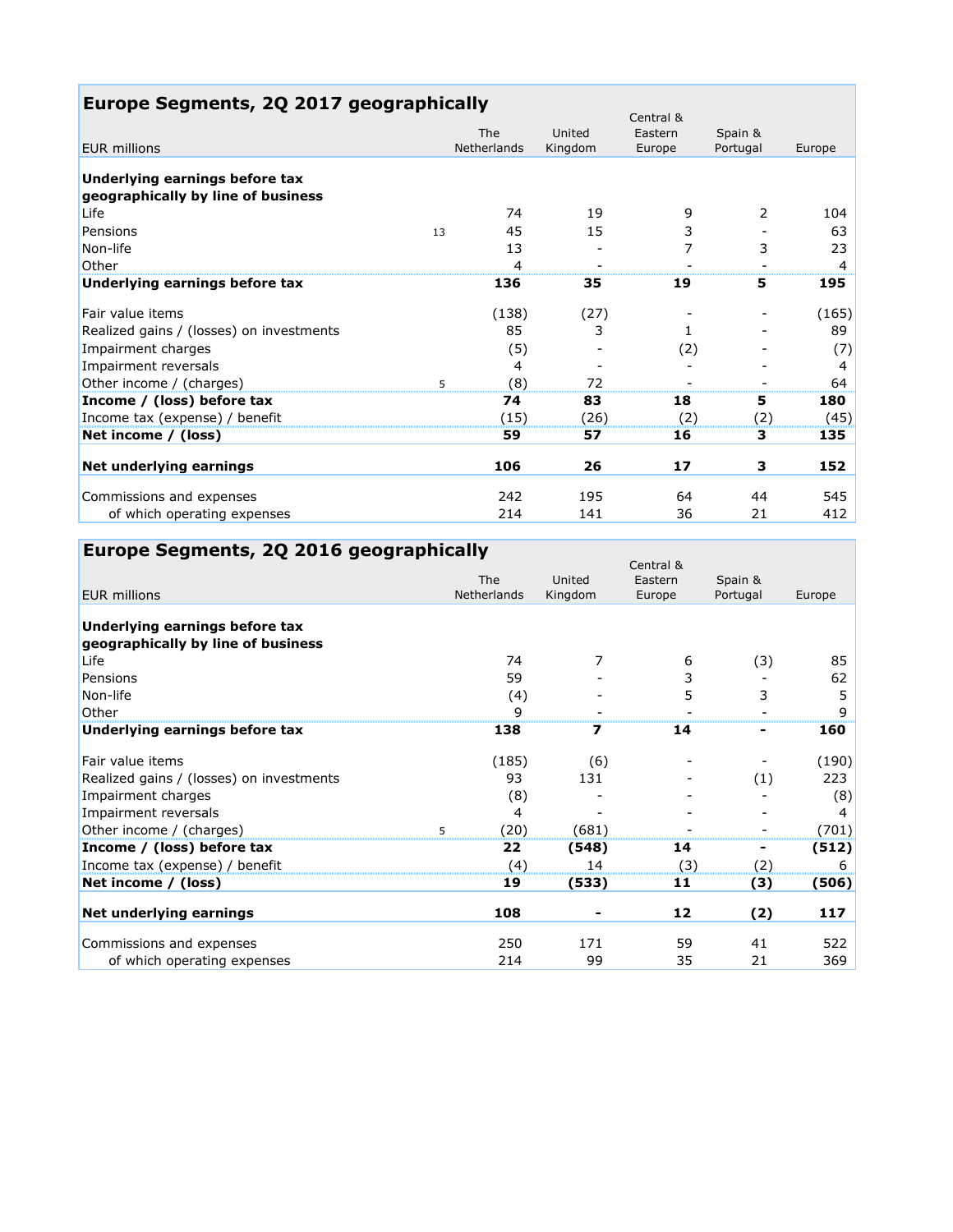| <b>Asia</b>                                          |                |                          |                         |                          |                |                          |                          |               |
|------------------------------------------------------|----------------|--------------------------|-------------------------|--------------------------|----------------|--------------------------|--------------------------|---------------|
| <b>USD millions</b><br><b>Notes</b>                  | 2Q 2017        | 2Q 2016                  | $\frac{0}{0}$           | 1Q 2017                  | $\frac{0}{0}$  | <b>YTD 2017</b>          | <b>YTD 2016</b>          | $\frac{0}{0}$ |
| Underlying earnings before tax by line of business   |                |                          |                         |                          |                |                          |                          |               |
| High net worth businesses                            | 18             | 10                       | 72                      | 17                       | 5              | 35                       | 24                       | 48            |
| Aegon Insights                                       | $\mathbf{1}$   | $\overline{2}$           | (18)                    | $\mathbf{1}$             | 32             | $\overline{2}$           | $\overline{\phantom{a}}$ | n.m.          |
| Stategic partnerships                                | (7)            | (11)                     | 32                      | (5)                      | (42)           | (12)                     | (22)                     | 43            |
| Underlying earnings before tax                       | 12             | 1                        | n.m.                    | 13                       | (8)            | 25                       | $\mathbf{2}$             | n.m.          |
| Fair value items                                     | (1)            | (8)                      | 87                      | 1                        | n.m.           | $\overline{\phantom{a}}$ | (5)                      | 96            |
| Realized gains / (losses) on investments             | 2              | $\mathbf{1}$             | 55                      | (3)                      | n.m.           | (1)                      | 6                        | n.m.          |
| Net impairments                                      |                | $\overline{\phantom{a}}$ | n.m.                    | $\overline{\phantom{a}}$ | (21)           | $\sim$                   | (1)                      | n.m.          |
| Income before tax                                    | 13             | (6)                      | n.m.                    | 10                       | 24             | 23                       | $\mathbf{1}$             | n.m.          |
| Income tax                                           | (14)           | (6)                      | (148)                   | (14)                     | $\overline{4}$ | (28)                     | (11)                     | (165)         |
| Net income / (loss)                                  | (1)            | (12)                     | 92                      | (4)                      | 77             | (5)                      | (10)                     | 51            |
| Net underlying earnings                              | (2)            | (4)                      | 55                      | (2)                      | 5              | (4)                      | (9)                      | 53            |
| Commissions and expenses                             | 60             | 63                       | (5)                     | 61                       | (2)            | 122                      | 128                      | (5)           |
| of which operating expenses                          | 41             | 40                       | $\overline{c}$          | 43                       | (5)            | 83                       | 83                       | $\mathbf{1}$  |
| China                                                |                | $\overline{\phantom{a}}$ | n.m.                    | $\overline{2}$           | (91)           | $\overline{2}$           | 3                        | (35)          |
| Japan                                                | 53             | 106                      | (50)                    | 76                       | (29)           | 129                      | 183                      | (29)          |
| <b>Total gross deposits</b>                          | 54             | 106                      | (50)                    | 78                       | (31)           | 131                      | 186                      | (30)          |
| China                                                | (1)            | (1)                      | (18)                    | $\mathbf{1}$             | n.m.           | 1                        | $\overline{2}$           | (75)          |
| Japan                                                | 35             | 91                       | (61)                    | 57                       | (38)           | 92                       | 153                      | (40)          |
| Total net deposits / (outflows)                      | 34             | 90                       | (62)                    | 58                       | (41)           | 92                       | 155                      | (41)          |
| <b>New life sales</b><br>10                          |                |                          |                         |                          |                |                          |                          |               |
| Life single premiums                                 | 178            | 233                      | (23)                    | 256                      | (30)           | 434                      | 486                      | (11)          |
| Life recurring premiums annualized                   | 20             | 12                       | 67                      | 30                       | (35)           | 50                       | 28                       | 81            |
| Total recurring plus 1/10 single                     | 38             | 35                       | $\overline{\mathbf{z}}$ | 56                       | (33)           | 93                       | 76                       | 23            |
| High net worth businesses                            | 19             | 24                       | (22)                    | 23                       | (17)           | 41                       | 45                       | (8)           |
| Stategic partnerships                                | 19             | 11                       | 69                      | 33                       | (43)           | 52                       | 31                       | 67            |
| Total recurring plus 1/10 single                     | 38             | 35                       | $\overline{\mathbf{z}}$ | 56                       | (33)           | 93                       | 76                       | 23            |
| New premium production accident and health insurance | $\overline{4}$ | 4                        | (22)                    | 5                        | (32)           | 9                        | 11                       | (18)          |

|  | <b>Revenue-generating investments</b> |  |
|--|---------------------------------------|--|
|  |                                       |  |

|                                               | Jun. 30, | Mar. 31, |      | Dec. 31, |                |
|-----------------------------------------------|----------|----------|------|----------|----------------|
|                                               | 2017     | 2017     | $\%$ | 2016     | $\frac{0}{0}$  |
| <b>Revenue-generating investments (total)</b> | 8,937    | 8,719    |      | 8,503    | 5              |
| Investments general account                   | 5,819    | 5,668    | 3    | 5,620    | $\overline{4}$ |
| Off balance sheet investments third parties   | 3,117    | 3,051    |      | 2,883    | 8              |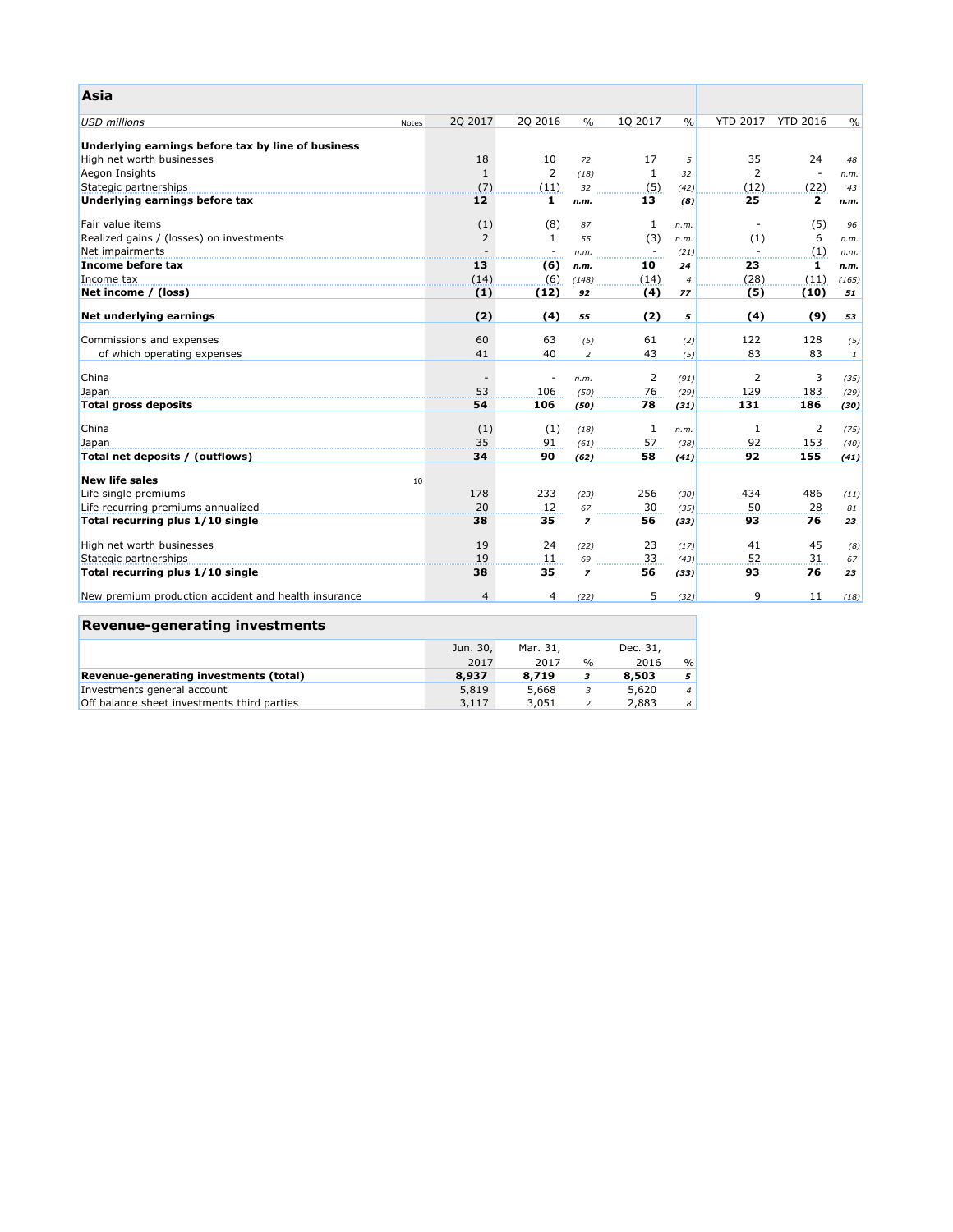| <b>Asset Management</b>                  |              |                          |           |                          |                         |                 |                 |                       |
|------------------------------------------|--------------|--------------------------|-----------|--------------------------|-------------------------|-----------------|-----------------|-----------------------|
| <b>EUR</b> millions<br>Notes             | 2Q 2017      | 2Q 2016                  | $\%$      | 1Q 2017                  | $\frac{0}{0}$           | <b>YTD 2017</b> | <b>YTD 2016</b> | $\frac{0}{0}$         |
|                                          |              |                          |           |                          |                         |                 |                 |                       |
| Americas                                 | 15           | 15                       | 3         | 15                       | (2)                     | 30              | 32              | (4)                   |
| The Netherlands                          | 5            | $\overline{2}$           | 93        | 5                        | $\mathbf{1}$            | 9               | 4               | 102                   |
| United Kingdom                           | 5            | 8                        | (41)      | 5                        | (13)                    | 10              | 17              | (41)                  |
| <b>Rest of World</b>                     | (2)          | $\overline{\phantom{a}}$ | n.m.      | (2)                      | 24                      | (4)             | (2)             | (122)                 |
| Strategic partnerships                   | 10           | 12                       | (23)      | 14                       | (34)                    | 24              | 31              | (22)                  |
| Underlying earnings before tax           | 32           | 37                       | (14)      | 37                       | (14)                    | 69              | 82              | (16)                  |
| Realized gains / (losses) on investments |              | 1                        | (59)      | 2                        | (84)                    | 2               | $\mathbf{1}$    | 159                   |
| Other income / (charges)                 | (1)          | $\overline{\phantom{a}}$ | n.m.      | $\overline{\phantom{a}}$ | n.m.                    | (1)             |                 | (65)                  |
| Income before tax                        | 32           | 38                       | (17)      | 39                       | (20)                    | 71              | 82              | (14)                  |
| Income tax                               | (10)         | (14)                     | 30        | (12)                     | 21                      | (22)            | (26)            | 18                    |
| Net income / (loss)                      | 22           | 24                       | (9)       | 27                       | (20)                    | 49              | 56              | (12)                  |
| Net underlying earnings                  | 22           | 24                       | (6)       | 26                       | (14)                    | 48              | 56              | (14)                  |
|                                          |              |                          |           |                          |                         |                 |                 |                       |
| <b>Revenues</b>                          |              |                          |           |                          |                         |                 |                 |                       |
| Management fees                          | 120          | 126                      | (5)       | 122                      | (2)                     | 242             | 253             | (4)                   |
| Performance fees                         | 4            | $\overline{4}$           | 17        | 3                        | 30                      | 8               | 20              | (60)                  |
| Other                                    | 16           | 19                       | (16)      | 20                       | (22)                    | 36              | 35              | $\overline{2}$        |
| Total revenue *                          | 140          | 148                      | (6)       | 146                      | (4)                     | 286             | 307             | (7)                   |
| General account                          | 42           | 40                       | 5         | 42                       | (1)                     | 84              | 83              | 1                     |
| Third-party                              | 98           | 108                      | (9)       | 104                      | (5)                     | 202             | 224             | (10)                  |
| Of which affiliates                      | 25           | 29                       | (14)      | 25                       | (1)                     | 50              | 58              | (13)                  |
| Of which other third-party               | 73           | 80                       | (8)       | 78                       | (7)                     | 152             | 166             | (9)                   |
| Total revenue *                          | 140          | 148                      | (6)       | 146                      | (4)                     | 286             | 307             | (7)                   |
| <b>Operating Expenses</b>                | 109          | 110                      | (1)       | 107                      | $\overline{\mathbf{z}}$ | 217             | 224             | (3)                   |
| Cost / income ratio                      | 78.1%        | 74.3%                    | 5         | 73.6%                    | 6                       | 75.8%           | 73.1%           | 4                     |
| <b>Gross flows other third-party</b>     |              |                          |           |                          |                         |                 |                 |                       |
| Americas                                 | 3,713        | 1,093                    | n.m.      | 1,058                    | n.m.                    | 4,772           | 1,896           | 152                   |
| The Netherlands                          | 979          | 682                      | 44        | 627                      | 56                      | 1,606           | 2,439           | (34)                  |
| United Kingdom                           | 1,214        | 1,341                    | (9)       | 1,453                    | (16)                    | 2,667           | 2,897           | (8)                   |
| Rest of World **                         | (26)         | (289)                    | 91        | 47                       | n.m.                    | 21              | (366)           | n.m.                  |
| Strategic partnerships                   | 7,612        | 7,680                    |           | 7,822                    |                         | 15,433          | 16,733          |                       |
| <b>Gross flows other third-party</b>     | 13,492       | 10,506                   | (1)<br>28 | 11,006                   | (3)<br>23               | 24,498          | 23,598          | (8)<br>$\overline{4}$ |
| Net flows other third-party              |              |                          |           |                          |                         |                 |                 |                       |
| Americas                                 |              | 681                      |           | 396                      |                         |                 | 242             |                       |
| The Netherlands                          | 1,542<br>888 | 481                      | 126       |                          | n.m.                    | 1,938           |                 | n.m.                  |
|                                          |              |                          | 85        | (1, 341)                 | n.m.                    | (453)           | 2,112           | n.m.                  |
| United Kingdom                           | (655)        | (373)                    | (76)      | (5, 450)                 | 88                      | (6, 105)        | (15)            | n.m.                  |
| Rest of World **                         | 41           | 44                       | (8)       | 38                       | 6                       | 79              | (62)            | n.m.                  |
| Strategic partnerships                   | 676          | 212                      | n.m.      | 97                       | n.m.                    | 773             | 1,009           | (23)                  |
| Net flows other third-party              | 2,491        | 1,046                    | 138       | (6, 260)                 | n.m.                    | (3,769)         | 3,286           | n.m.                  |

\* Net fees and commissions

\*\* Rest of world include intragoup eliminations from internal sub-advised agreements.

| Assets under management              |          |          |                          |          |      |
|--------------------------------------|----------|----------|--------------------------|----------|------|
|                                      | Jun. 30, | Mar. 31, |                          | Dec. 31, |      |
|                                      | 2017     | 2017     | $\%$                     | 2016     | $\%$ |
| Americas                             | 109,906  | 124,943  | (12)                     | 124,993  | (12) |
| The Netherlands                      | 84,804   | 87,392   | (3)                      | 88,982   | (5)  |
| United Kingdom                       | 50,632   | 53,005   | (4)                      | 57,783   | (12) |
| Rest of World                        | 2,676    | 2,614    | 2                        | 2,523    | 6    |
| Strategic partnerships               | 61,039   | 57,601   | 6                        | 57,345   | 6    |
| <b>Total assets under management</b> | 309,056  | 325,556  | (5)                      | 331,627  | (7)  |
| General account *                    | 111,000  | 127,358  | (13)                     | 128,111  | (13) |
| Third-party                          | 198,057  | 198,197  | $\overline{\phantom{a}}$ | 203,515  | (3)  |
| Of which affiliates *                | 68,526   | 72,377   | (5)                      | 72,626   | (6)  |
| Of which other third-party **        | 129,530  | 125,821  | 3                        | 130,889  | (1)  |

\* Please note that the numbers provided in this line are also included in other primary segments.

\*\* Includes pooled fund sales that are recognized on the balance sheet of Aegon UK. These assets are eliminated in our consolidated revenue generating investments.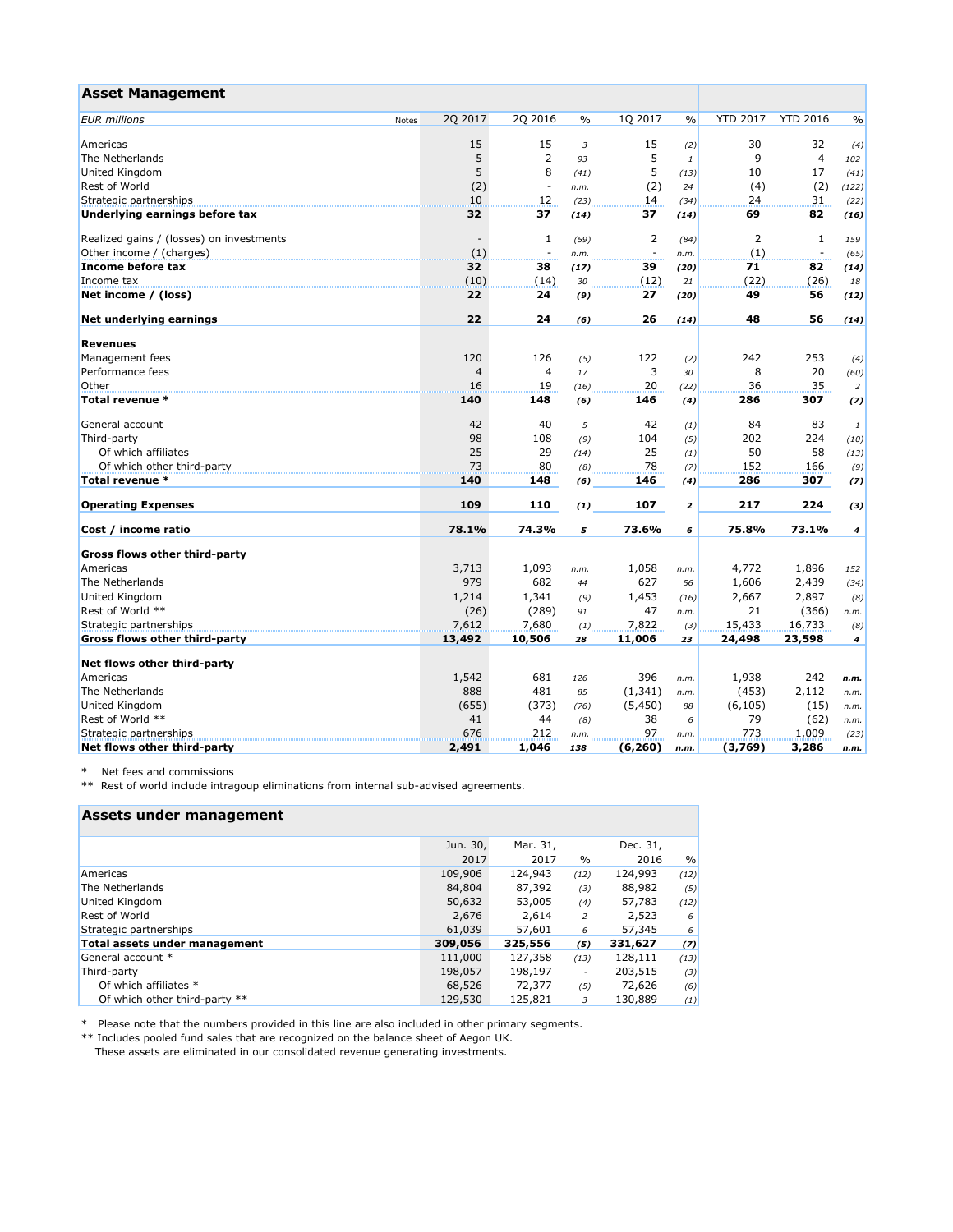| Market consistent value of new business |         |                  |      |              |      |                 |                 |               |  |  |  |  |
|-----------------------------------------|---------|------------------|------|--------------|------|-----------------|-----------------|---------------|--|--|--|--|
|                                         |         | <b>MCVNB</b>     |      | <b>MCVNB</b> |      |                 |                 |               |  |  |  |  |
| EUR millions, after tax                 | 2Q 2017 | 20 20 16         | $\%$ | 1Q 2017      | $\%$ | <b>YTD 2017</b> | <b>YTD 2016</b> | $\frac{9}{0}$ |  |  |  |  |
|                                         |         |                  |      |              |      |                 |                 |               |  |  |  |  |
| Americas                                | 88      | 62               | 43   | 111          | (21) | 199             | 142             | 40            |  |  |  |  |
| Europe                                  | 31      | 39               | (21) | 37           | (16) | 67              | 95              | (29)          |  |  |  |  |
| Asia                                    | 16      | $\left(1\right)$ | n.m. | 24           | (34) | 40              | (5)             | n.m.          |  |  |  |  |
| <b>Total</b>                            | 134     | 100              | 35   | 172          | (22) | 306             | 232             | 32            |  |  |  |  |

| <b>Modeled new business: APE</b> |       |         |         |                         |         |               |                 |                         |      |
|----------------------------------|-------|---------|---------|-------------------------|---------|---------------|-----------------|-------------------------|------|
|                                  |       |         |         | <b>Premium business</b> |         |               |                 | <b>Premium business</b> |      |
|                                  |       |         |         | <b>APE</b>              |         |               |                 | <b>APE</b>              |      |
| <b>EUR</b> millions              | Notes | 2Q 2017 | 2Q 2016 | %                       | 1Q 2017 | $\frac{0}{0}$ | <b>YTD 2017</b> | <b>YTD 2016</b>         | $\%$ |
|                                  |       |         |         |                         |         |               |                 |                         |      |
| Americas                         |       | 302     | 320     | (6)                     | 373     | (19)          | 675             | 706                     | (4)  |
| Europe                           |       | 342     | 287     | 19                      | 436     | (22)          | 778             | 672                     | 16   |
| Asia                             |       | 37      | 35      |                         | 57      | (35)          | 94              | 78                      | 21   |
| <b>Total</b>                     |       | 681     | 642     | 6                       | 867     | (21)          | 1,548           | 1,456                   | 6    |

| <b>Modeled new business: Deposits</b> |       |         |                         |                         |         |                 |                 |                 |      |
|---------------------------------------|-------|---------|-------------------------|-------------------------|---------|-----------------|-----------------|-----------------|------|
|                                       |       |         | <b>Deposit business</b> | <b>Deposit business</b> |         |                 |                 |                 |      |
|                                       |       |         |                         | <b>Deposits</b>         |         | <b>Deposits</b> |                 |                 |      |
| <b>EUR</b> millions                   | Notes | 2Q 2017 | 2Q 2016                 | $\%$                    | 10 2017 | $\%$            | <b>YTD 2017</b> | <b>YTD 2016</b> | $\%$ |
|                                       |       |         |                         |                         |         |                 |                 |                 |      |
| Americas                              |       | 4,146   | 4,462                   | (7)                     | 4,848   | (14)            | 8,994           | 10,512          | (14) |
| Europe                                |       | 35      | 69                      | (49)                    | 44      | (20)            | 80              | 138             | (42) |
| Asia                                  |       | 48      | 94                      | (49)                    | 73      | (34)            | 121             | 167             | (27) |
| <b>Total</b>                          |       | 4,230   | 4,625                   | (9)                     | 4,965   | (15)            | 9,195           | 10,817          | (15) |

 $\overline{\phantom{0}}$ 

| <b>MCVNB/PVNBP summary</b> |       |              |              |                         |                      |                 |                 |                        |              |
|----------------------------|-------|--------------|--------------|-------------------------|----------------------|-----------------|-----------------|------------------------|--------------|
|                            |       |              |              | <b>Premium business</b> |                      | <b>Premium</b>  |                 |                        |              |
|                            |       | <b>MCVNB</b> | <b>PVNBP</b> | MCVNB/<br><b>PVNBP</b>  | MCVNB/<br><b>APE</b> | <b>MCVNB</b>    | <b>PVNBP</b>    | MCVNB/<br><b>PVNBP</b> | <b>MCVNE</b> |
| <b>EUR</b> millions        | Notes | 2Q 2017      |              | $\%$                    | $\%$                 | <b>YTD 2017</b> | <b>YTD 2016</b> | $\%$                   |              |
|                            | 8     |              |              |                         |                      |                 |                 |                        |              |
| Americas                   |       | 70           | 1,422        | 4.9                     | 23.2                 | 150             | 3,046           | 4.9                    |              |
| Europe                     |       | 32           | 3,487        | 0.9                     | 9.5                  | 65              | 6,919           | 0.9                    |              |
| Asia                       |       | 15           | 297          | 4.9                     | 39.4                 | 39              | 747             | 5.2                    |              |
| Total                      |       | 117          | 5,206        | 2.2                     | 17.2                 | 254             | 10,712          | 2.4                    |              |

|                     |       | <b>Deposit business</b> |              |                        |                     |  |
|---------------------|-------|-------------------------|--------------|------------------------|---------------------|--|
|                     |       | <b>MCVNB</b>            | <b>PVNBP</b> | MCVNB/<br><b>PVNBP</b> | MCVNB /<br>Deposits |  |
| <b>EUR</b> millions | Notes | 2Q 2017                 |              | $\frac{0}{0}$          | $\frac{0}{0}$       |  |
|                     | 8     |                         |              |                        |                     |  |
| Americas            |       | 18                      | 5,991        | 0.3                    | 0.4                 |  |
| Europe              |       | (2)                     | 172          | (1.0)                  | (4.8)               |  |
| Asia                |       |                         | 48           | 2.7                    | 2.7                 |  |
| Total               |       | 18                      | 6,212        | 0.3                    | 0.4                 |  |

|              | emium business         |               | <b>Premium</b>  |                 |                        |
|--------------|------------------------|---------------|-----------------|-----------------|------------------------|
| <b>PVNBP</b> | MCVNB/<br><b>PVNBP</b> | MCVNB/<br>APE | <b>MCVNB</b>    | <b>PVNBP</b>    | MCVNB/<br><b>PVNBP</b> |
|              | $\frac{0}{0}$          | $\%$          | <b>YTD 2017</b> | <b>YTD 2016</b> | $\%$                   |
| 1,422        | 4.9                    | 23.2          | 150             | 3,046           | 4.9                    |
| 3,487        | 0.9                    | 9.5           | 65              | 6,919           | 0.9                    |
| 297          | 4.9                    | 39.4          | 39              | 747             | 5.2                    |
| 5,206        | 2.2                    | 17.2          | 254             | 10,712          | 2.4                    |

|                    | <b>Deposit</b>      |                 |                         |                     |
|--------------------|---------------------|-----------------|-------------------------|---------------------|
| MCVNB/<br>Deposits | <b>MCVNB</b>        | <b>PVNBP</b>    | MCVNB /<br><b>PVNBP</b> | MCVNB /<br>Deposits |
| $\%$               | <b>YTD 2017</b>     | <b>YTD 2016</b> | $\%$                    | $\%$                |
| 0.4<br>(4.8)       | 48<br>$\mathcal{P}$ | 13,851<br>519   | 0.3<br>0.5              | 0.5<br>3.1          |
| 2.7                |                     | 121             | 1.0                     | 1.0                 |
| 0.4                | 52                  | 14,492          | 0.4                     | 0.6                 |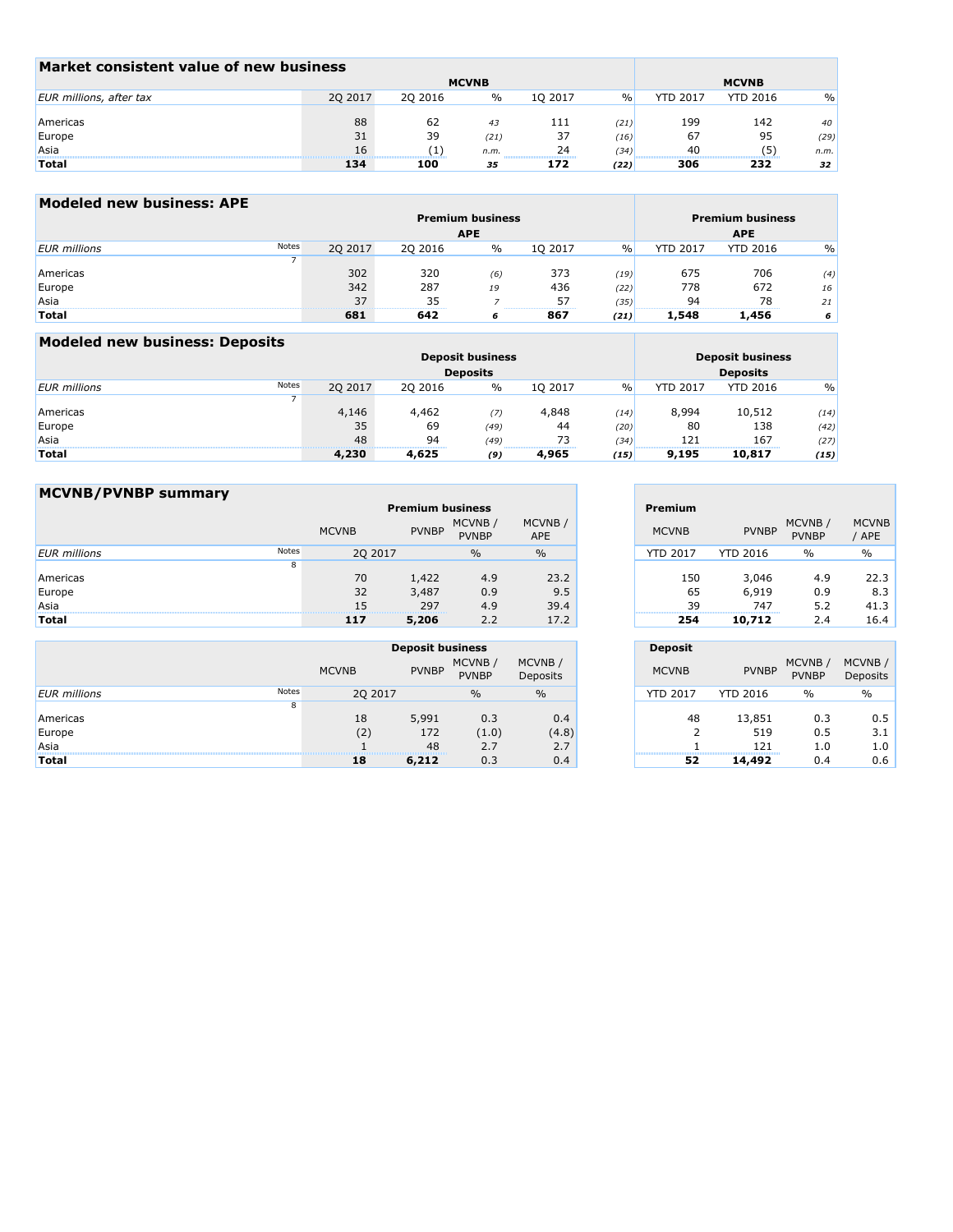#### **Notes:**

1) For segment reporting purposes underlying earnings before tax, net underlying earnings, commissions and expenses, operating expenses, income tax (including joint ventures (jv's) and associated companies), income before tax (including jv's and associated companies) and market consistent value of new business are calculated by consolidating on a proportionate basis the revenues and expenses of Aegon's joint ventures and Aegon's associates. Aegon believes that these non-IFRS measures provide meaningful information about the underlying results of Aegon's business, including insight into the financial measures that Aegon's senior management uses in managing the business. Among other things, Aegon's senior management is compensated based in part on Aegon's results against targets using the non-IFRS measures presented here. While other insurers in Aegon's peer group present substantially similar non-IFRS measures, the non-IFRS measures presented in this document may nevertheless differ from the non-IFRS measures presented by other insurers. There is no standardized meaning to these measures under IFRS or any other recognized set of accounting standards. Readers are cautioned to consider carefully the different ways in which Aegon and its peers present similar information before comparing them.

Aegon believes the non-IFRS measures shown herein, when read together with Aegon's reported IFRS financial statements, provide meaningful supplemental information for the investing public to evaluate Aegon's business after eliminating the impact of current IFRS accounting policies for financial instruments and insurance contracts, which embed a number of accounting policy alternatives that companies may select in presenting their results (i.e. companies can use different local GAAPs to measure the insurance contract liability) and that can make the comparability from period to period difficult.

For a definition of underlying earnings and the reconciliation from underlying earnings before tax to income before tax, being the most comparable IFRS measure, reference is made to Note 3 "Segment information" of Aegon's condensed consolidated interim financial statements.

Aegon segment reporting is based on the businesses as presented in internal reports that are regularly reviewed by the Executive Board which is regarded as the chief operating decision maker. For Europe, the underlying businesses (the Netherlands, United Kingdom including VA Europe, Central & Eastern Europe and Spain & Portugal) are separate operating segments which under IFRS 8 cannot be aggregated, therefore further details will be provided for these operating segments in the Europe section.

- 2) Sales is defined as new recurring premiums plus 1/10 of single premiums plus 1/10 of gross deposits plus new premium production accident and health plus new premium production general insurance.
- 3) The present value, at point of sale, of all cashflows for new business written during the reporting period, calculated using approximate point of sale economics assumptions. Market consistent value of new business is calculated using a risk neutral approach, ignoring the investment returns expected to be earned in the future in excess of risk free rates (swap curves), with the exception of an allowance for liquidity premium. The Swap curve is extrapolated beyond the last liquid point to an ultimate forward rate. The market consistent value of new business is calculated on a post tax basis, after allowing for the time value financial options and guarentees, a market value margin for non-hedgeable non-financial risks and the costs of non-hedgeable stranded capital.
- 4) Return on equity is a ratio calculated by dividing the net underlying earnings after cost of leverage, by the average shareholders' equity excluding the revaluation reserve, cash flow hedge reserve and remeasurement to the defined benefit plans.
- 5) Included in other income/(charges) are income/charges made to policyholders with respect to income tax in the United Kingdom.
- 6) Includes production on investment contracts without a discretionary participation feature of which the proceeds are not recognized as revenues but are directly added to Aegon's investment contract liabilities for UK.
- 7)  $APE = recurring premium + 1/10 single premium.$
- 8) PVNBP: Present value of new business premiums (PVNBP) is the premiums for the new business sold during the reporting period, projected using assumptions and projection periods that are consistent with those used to calculate the market consistent value of new business, discounted back to point of sale using the swap curve (plus liquidity premium where applicable). The Swap curve is extrapolated beyond the last liquid point to an ultimate forward rate.
- 9) Reconciliation of operating expenses, used for segment reporting, to Aegon's IFRS based operating expenses.

| Operating expenses in earnings release            | 1,001 | 1.984            |
|---------------------------------------------------|-------|------------------|
| Operating expenses related to jv's and associates | 53    | 106              |
| <b>Operating expenses for IFRS reporting</b>      | 948   | 1,878            |
| Administrative expenses                           | 379   | 719              |
| Employee expenses                                 | 569   | 1,159            |
|                                                   |       | 20 2017 YTD 2017 |

<sup>10)</sup> New life sales, gross deposits and net deposits data include results from Aegon's joint ventures and Aegon's associates consolidated on a proportionate basis.

- <sup>11a)</sup> Capital Generation reflects the sum of the return on free surplus, earnings on in-force business, release of required surplus on in-force business reduced by new business first year strain and required surplus on new business. Capital Generation is defined as the capital generated in a local operating unit measured as the change in the local binding capital metric (according to Aegon's Capital Policy) for that period and after investments in new business. Capital Generation is a non-IFRS financial measure that should not be confused with cash flow from operations or any other cash flow measure calculated in accordance with IFRS. Management believes that Capital Generation provides meaningful information to investors regarding capital generated on a net basis by Aegon's operating subsidiaries that may be available at the holding company. Because elements of Capital Generation are calculated in accordance with local solvency requirements rather than in accordance with any recognized body of accounting principles, there is no IFRS financial measure that is directly comparable to Capital Generation.
- <sup>11b)</sup> The calculation of the Solvency II capital surplus and ratio are based on Solvency II requirements. For insurance entities in Solvency II equivalent regimes (United States, Bermuda and Brazil) local regulatory solvency measurements are used. Specifically, required capital for the regulated entities in the US is calculated as one and a half times (150%) the upper end of the Company Action Level range (200% of Authorized Control Level) as applied by the National Association of Insurance Commissioners in the US, while the own funds is calculated by applying a haircut to available capital under the local regulatory solvency measurement of one time (100%) the upper end of the Company Action Level range. For entities in financial sectors other than the insurance sector, the solvency requirements of the appropriate regulatory framework are taken into account in the group ratio. The group ratio does not include Aegon Bank N.V. As the UK With-Profit funds is ring fenced, no surplus is taken into account regarding the UK With-Profit funds for Aegon UK and Group numbers.
- 12) The results in this release are unaudited.
- $13)$  As from 2017 the Cofunds business in the UK is included in this line as well.